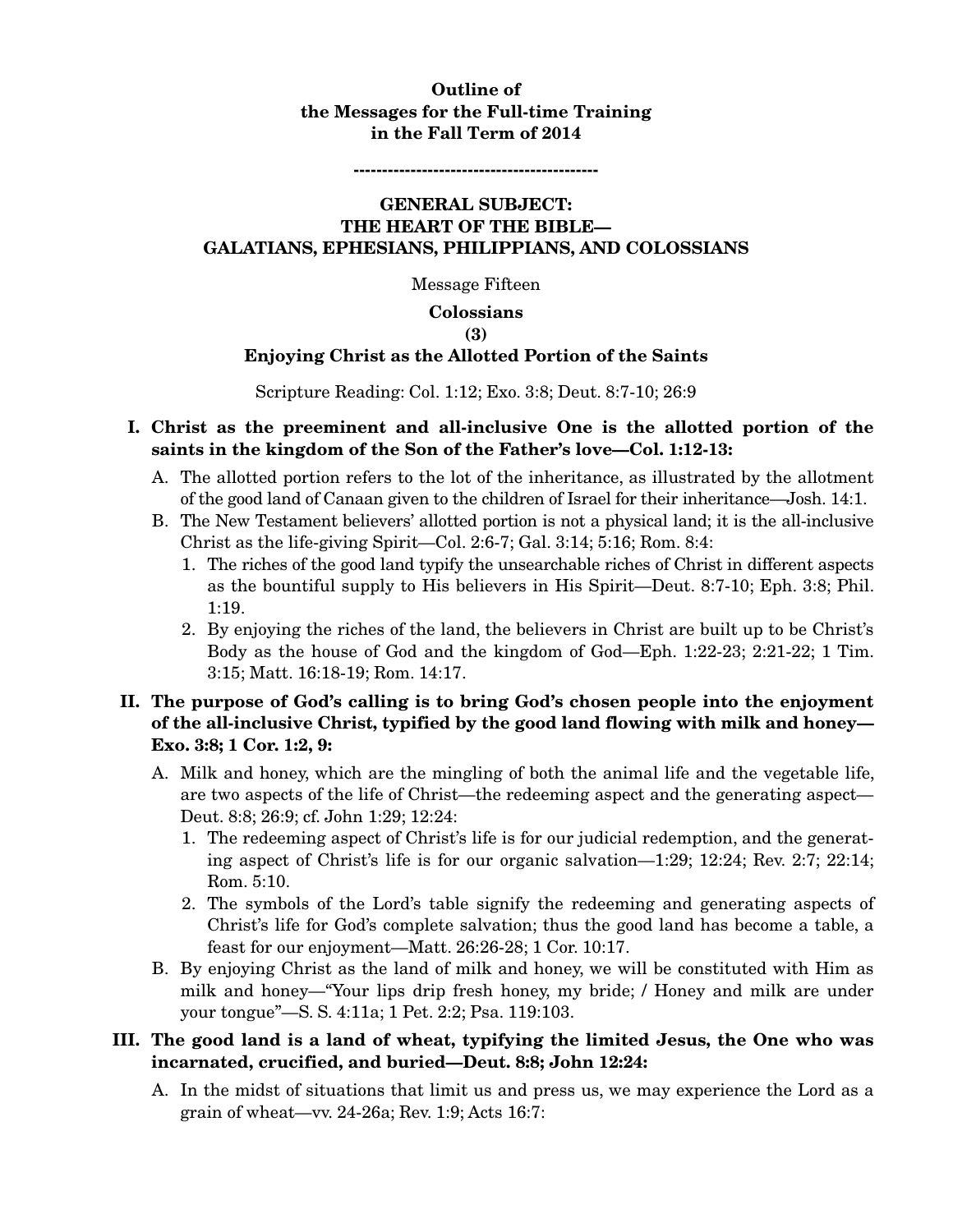- 1. When we contact the Lord in our limiting and restricting circumstances, we will realize that He is the infinite God who became a finite man and that there is power in Him to bear any kind of limitation—Phil. 4:13.
- 2. Christ our life is within us as a grain of wheat to live the life of the incarnate One, the limited One; He is our life to make us willing to be limited and to die and be buried—John 12:23-26; Col. 1:27; 3:3-4.
- 3. If we contact the Lord, we will experience Him as a grain of wheat, and in Him we will be content with our situation—Phil. 4:11-12.
- B. Considering himself the prisoner of Christ Jesus, apparently Paul was confined in a physical prison; actually he was imprisoned in Christ—Eph. 3:1; 4:1; 6:20.
- C. Eventually, every faithful lover of Christ will be imprisoned not only by Christ but in Christ; the more we love Him, the more we will be in Him to such an extent that He becomes our prison where we can enjoy Him to the uttermost—Phil. 4:4.

# **IV. The good land is a land of barley, typifying the resurrected Christ—Deut. 8:8:**

- A. Because barley ripens early, it is the firstfruits of the harvest—a type of the resurrected Christ—1 Cor. 15:20; Lev. 23:10.
- B. As the firstfruits, Christ has become the bread of life; hence, barley loaves signify Christ in resurrection as food to us—John 6:48; Deut. 8:9a:
	- 1. The number five signifies responsibility; this indicates that the resurrected Christ is able to bear responsibility—John 6:9.
	- 2. As we feed on Christ as the barley loaves, we become a loaf of barley to feed others with the Christ whom we have experienced—cf. Judg. 7:13-14.
- C. In order to experience the wheat, the limited Jesus, we need to apply the barley, the unlimited Christ; we follow the limited Jesus and remain in Him as the crucified One in the power of the resurrected Christ—Heb. 13:12-13; 6:19-20; S. S. 2:8-14.
- D. We can do all things in the One who empowers us, because He is the resurrected and unlimited Christ—Phil. 4:13.

# **V. The good land is a land of vines, typifying the sacrificing Christ, the Christ who sacrificed everything of Himself, and out of His sacrifice He produced new wine to cheer God and man—Deut. 8:8; Judg. 9:13; Psa. 104:15:**

- A. Christ is the wine-producer, sacrificing Himself to produce wine to cheer God and others; if we contact the Christ typified by the vine and experience His sacrificing life, He will energize us to live a life of sacrifice, producing wine to make others and the Lord happy—Rom. 12:1; Eph. 5:2; 2 Cor. 1:24.
- B. In ourselves we are not able to live a life of sacrifice, for our life is a natural life, a selfish life—Job 2:4; Matt. 16:25:
	- 1. If we contact the Lord and experience His sacrificing life, He will energize and strengthen us to sacrifice for God and for others—Phil. 4:13; Rom. 12:1; Eph. 5:2.
	- 2. The more we experience Christ as the vine with His sacrificing life, the more we will be energized to sacrifice ourselves to make God and others happy:
		- a. We will be "drunken" with happiness, realizing that the happiest person is the one who is the most unselfish—cf. Phil. 2:12-16.
		- b. We will bring happiness to those who contact us, and we will bring cheer to God—1 Cor. 16:17-18; 2 Cor. 1:24; 5:13; Philem. 7, 20.

## **VI. The good land is a land of fig trees, signifying the sweetness and satisfaction of Christ as our supply—Deut. 8:8; Num. 13:23; Judg. 9:11:**